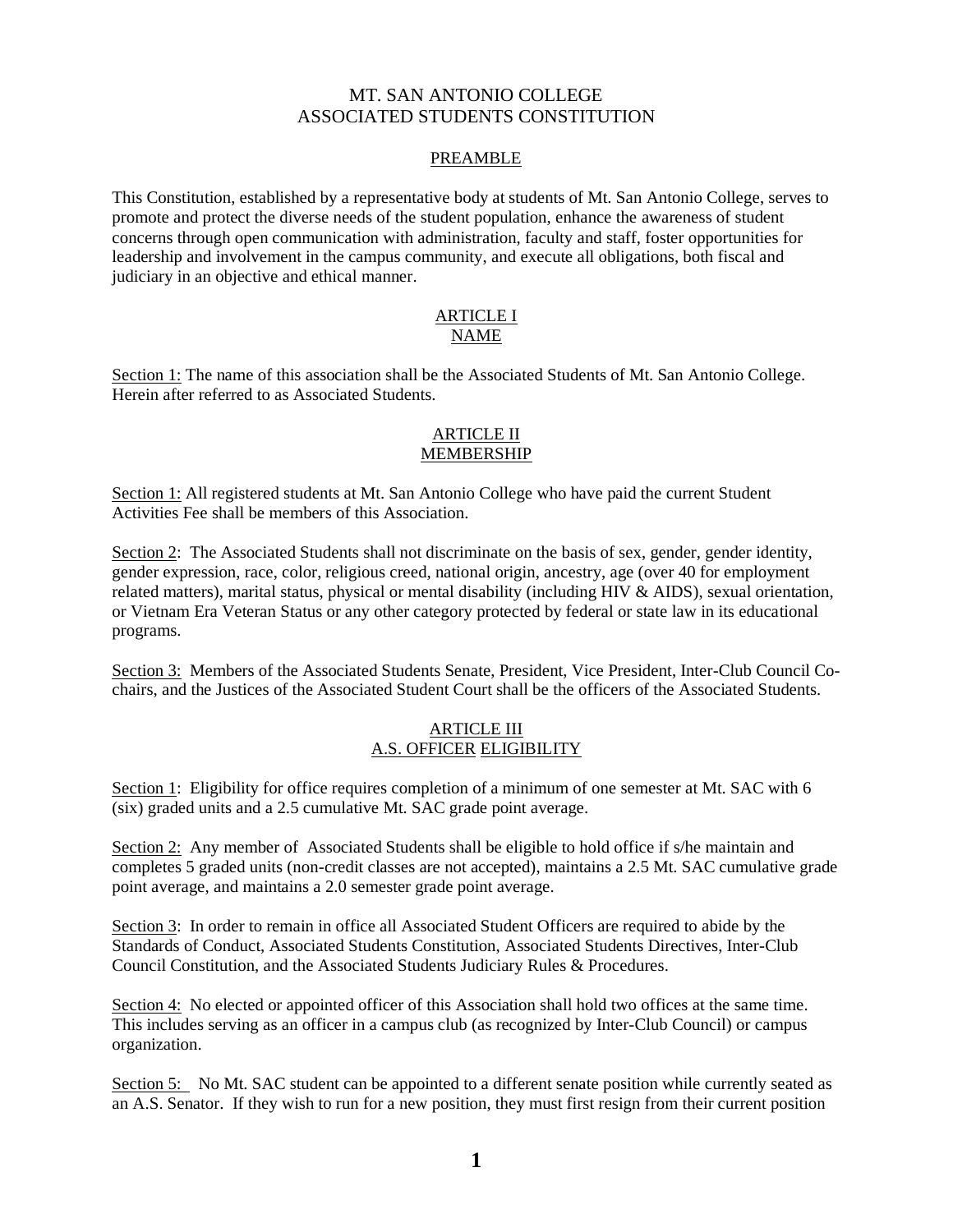by the end of the 2nd week of the semester.

## ARTICLE IV MEETING RULES

Section 1: Associated Students and its subsidiary bodies will conduct meetings in accordance with California state law and abide by the Brown Act. This includes, but is not limited to, Senate, Executive Board, Student Court, and Inter-Club Council. For exceptions see the most recent and complete version of the Brown Act. In all cases Associated Students will comply with the most current open meeting laws for the State of California.

Section 2: All branches of Associated Students must have quorum in order to conduct business. The definition of quorum for all branches of Associated Students is 50 percent plus one of the current membership (this includes non-voting members).

### ARTICLE V CLUB OFFICER & MEMBERSHIP ELIGIBILITY

 Section 1: College clubs are considered subsidiary bodies of Associated Students and as such all **club officers** are required to comply with the following: Any Mt. SAC student shall be eligible to hold a club officer position if they maintain enrollment in a minimum of 5 graded units (non-credit classes are not accepted), maintains a 2.5 minimum Mt. SAC cumulative grade point average (Mt. SAC grade point average is not required if this is the students' first term at Mt. SAC), maintains a 2.0 minimum semester grade point average, and pays the current Student Activities Fee. All **club members** are also required to pay the current Student Activities fee and maintain enrollment in a minimum of 5 Mt. SAC graded units (non-credit classes are not accepted) in order to be recognized members of any Mt. SAC club. Individual clubs may require higher standards than what is listed above but may NOT have lower standards.

Section 2: In order to remain in office all club officers are required to abide by the Standards of Conduct, Associated Students Constitution, Associated Students Directives, Inter-Club Council Constitution, Associated Students Judiciary Rules & Procedures, and Mt. San Antonio College policies.

Section 3: No Mt. SAC student may hold any club officer position for more than four semesters.

# ARTICLE VI

**ELECTIONS** 

Section 1: The A.S. President, Vice President, two Inter-Club Council co-chairs, Student Trustee and two Senate Chairs shall be elected in the Spring General Election. There shall be one General Election per year. Said election will be held during the Spring Semester. It shall be the President's responsibility to see that said election is held.

Section 2: All elected Associated Students officers and the Student Trustee shall serve a one-year term. The term for the Associated Students Officers begins on July  $1<sup>st</sup>$  and ends on June  $30<sup>th</sup>$  of the following year. The Student Trustee shall be elected in accordance with Mt. SAC Board Policy.

Section 3: The A.S. President and A.S. Vice President shall run for office on the same ticket. The Inter-Club Co-chairs shall run for office on the same ticket. The Student Trustee shall run on individual ticket. The two Senate Chairs shall each run on individual tickets.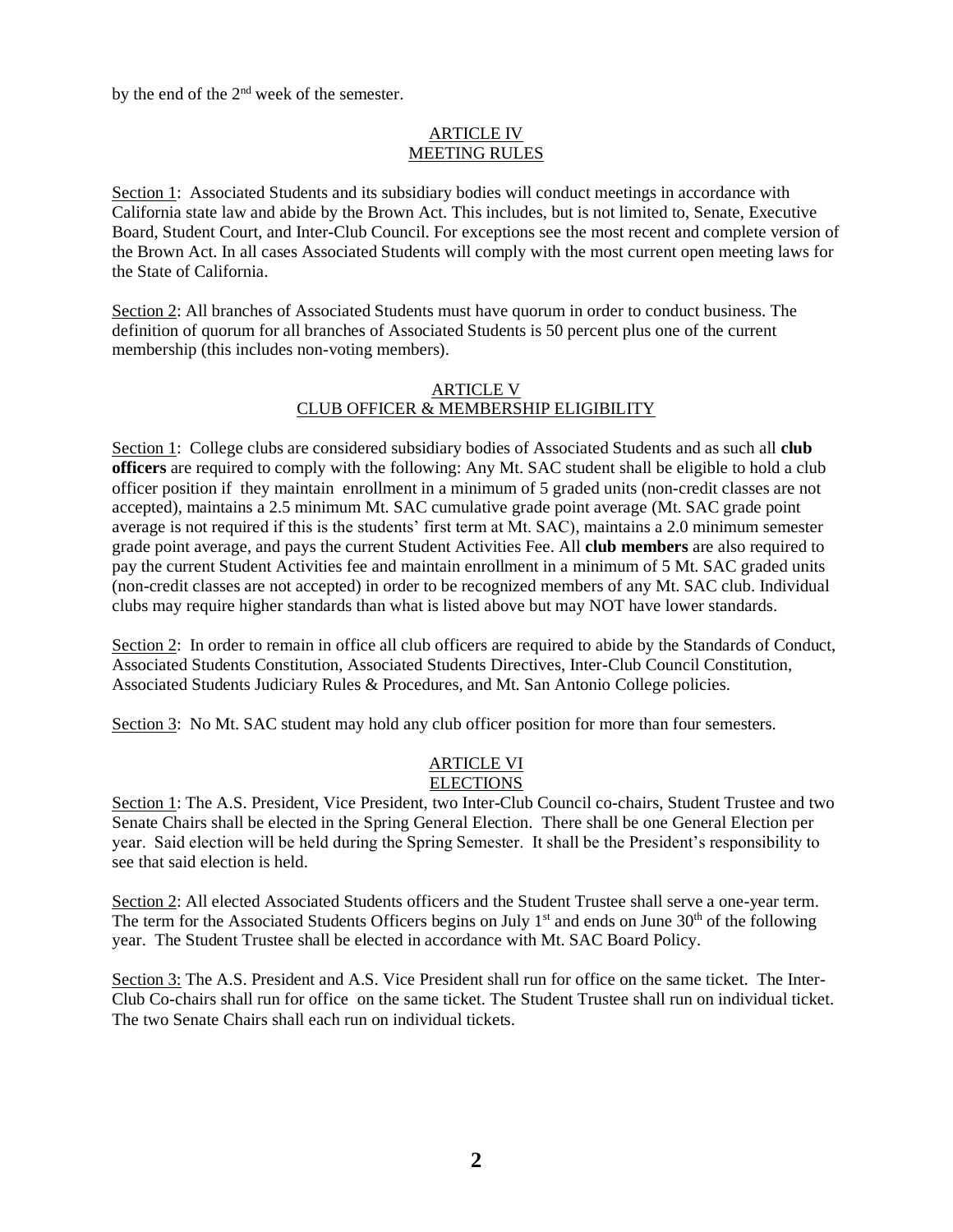## ARTICLE VII EXECUTIVE BOARD

Section 1: The A.S. President shall serve as the Chair of the Executive Board.

Section 2: The Executive Board shall consist of the A.S. President, A.S. Vice President, two Senate Chairs, two ICC Co-Chairs, and ICC Vice Chairperson. All Associated Students Officers shall have voting powers. The Student Trustee shall serve as a non-voting member.

Section 3: In the absence of the A.S. President, the A.S. Vice President shall preside over all meetings. When acting as the presiding officer, the Chair shall vote only in a case where it shall affect the outcome of the item being voted upon.

Section 4: A majority of the current membership shall constitute a quorum. Quorum refers to all individuals who are a part of Executive Board, not just voting members.

Section 5: The Executive Board shall meet a minimum of twice a month with the exception of holidays and finals as recognized by the College. Any official meetings during the summer and winter intersession are at the discretion of the A.S. Advisor.

Section 6: The Executive Board shall have the power to:

- Adopt penalties related to the attendance, involvement, performance of duties, and professionalism of all Officers of this Association.
- Ratify or veto all Senate and Presidential appointments.
- Act upon all legislation forwarded by the Senate.
- Adjourn into executive session in compliance with the Ralph M. Brown Act or any related State legislation pertaining to executive sessions.
- Establish committees, commissions and boards as deemed necessary to conduct A.S. business.
- Ratify or veto all Senate legislation as defined in the Organizational Directive. In a case, where an item failed to be ratified during Executive Board, the legislation goes back to the Senate for further discussion.

# ARTICLE VIII

Section 1: The primary responsibilities of the A.S. Senate are: a) the allocation of revenue entrusted to the Associated Students b) the monitoring of A.S. funded accounts, c) sponsoring events and programs designed to enrich and entertain a diverse student population d) enacting legislation which impacts student concerns and e) serving as a voice and advocate for student issues.

 office for the entire semester and throughout the following semester unless action is taken against them. Section 2: The Senate shall consist of 16 Senators two of which shall serve as Senate Chairs. Each Senate seat shall have an assigned job description in addition to a core of general responsibilities. Senate appointments must be completed by the fifth week of the semester. Each Senator shall remain in his/her

 Senate Chair shall vote only in a case where it shall affect the outcome of the vote. In the absence of one Section 3: The Senate Chairs shall alternate presiding over the meetings of the Senate. The Senate Chair not presiding shall share the same voting rights as the senators. When acting as the presiding officer, the of the Senate Chairs, the other Senate Chair shall be the presiding officer. In the absence of the two Senate Chairs, a Senator may preside over the meeting.

Section 4: The Senate shall meet a minimum of twice a month during the Fall and Spring Semesters with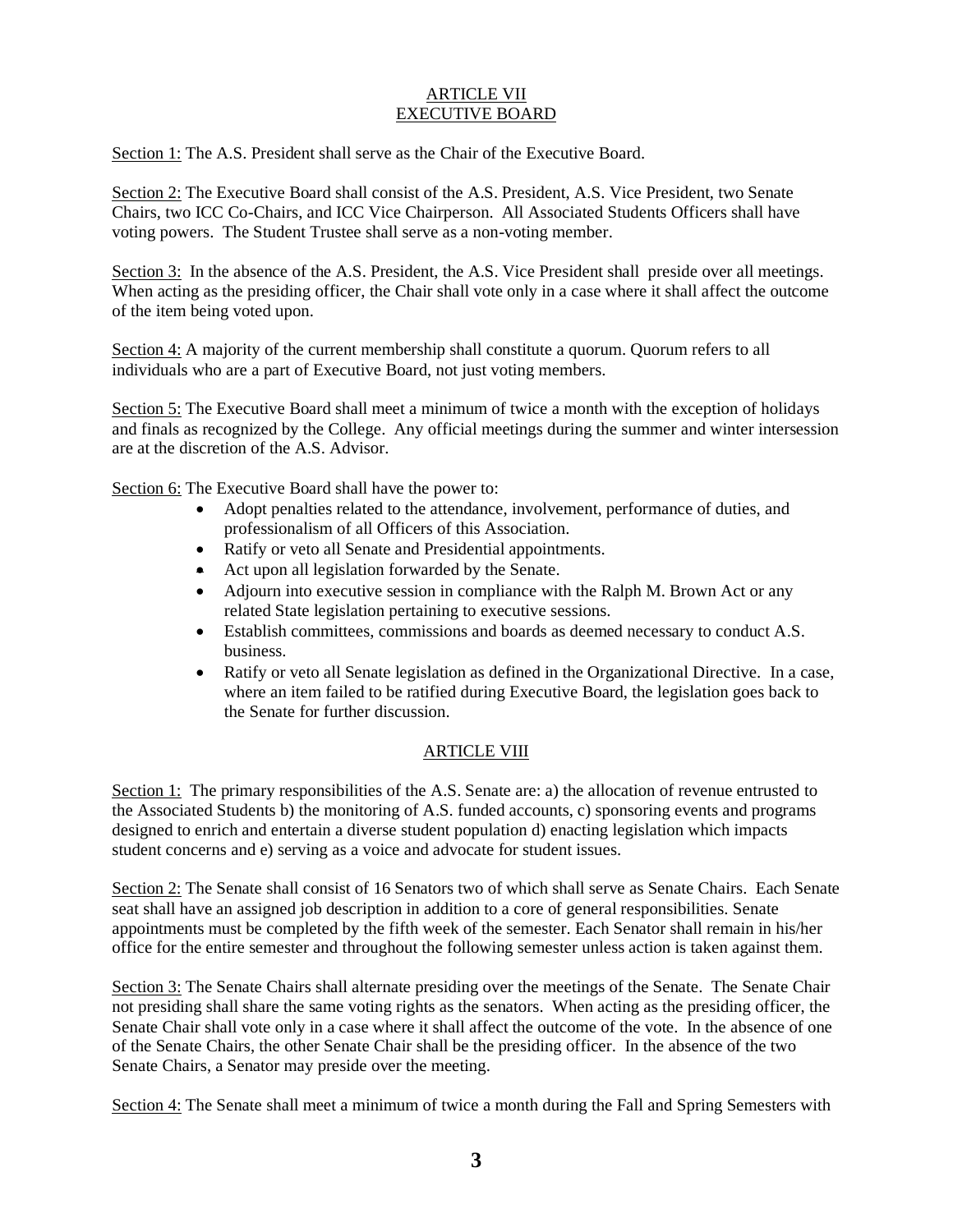the exception of holidays and finals as defined by the College. Any official meetings during the summer and winter intersession are at the discretion of the A.S. Advisor.

Section 5: All Senate legislation shall be reviewed by the Executive Board prior to the A.S. President for approval. Should the Executive Board not approve the legislation it shall be returned to the Senate with written objections within one week.

Section 6: All approved Senate legislation shall be submitted to the A.S. President for their review. The A.S. President may exercise the power of veto in full or in part. Should the A.S. President veto any legislation it shall be returned to the Senate with written objections within one week.

Section 7: The Senate shall have the power to:

- a. Initiate and enact legislation dealing with the Associated Students
- b. Adopt and administer the Associated Students Budget.
- c. Establish and administer Associated Students sponsored programs.
- d. Make recommendations to College Administration.
- e. Establish standing rules governing its operation.
- f. Adjourn into executive or personnel sessions in compliance with the Ralph M. Brown Act or any related state legislation pertaining to Executive Session.
- g. Establish committees and commissions as deemed necessary.
- h. Only the A.S. Vice President may move up to a vacant A.S. President position and only A.S. officers may move up to vacant A.S. Vice President or Senate Chair positions. An official appointment process must be started within five (5) school days of a vacancy occurring.
- i Override A.S. Presidential veto or Executive Board's decisions by a 3/4 vote without amendments.

## ARTICLE IX

Section 1: The judicial power of the Associated Students shall be vested in the Student Court. The Student Court shall have the authority within the Associated Students to interpret the constitution and supporting documents of Associated Students. The Student Court shall have the power of Judicial Review, as defined in the Judiciary rules and Procedures, over any legislation enacted by the Senate or any action by the Executive Board or A.S. President.

Section 2: The Student Court shall consist of one (1) Chief Justice and four (4) Associate Justices. The application and appointment process shall be directed by the Judiciary Rules & Procedures.

Section 3: The Student Court shall meet bi-monthly or as needed. All meetings of the Associated Students and its' subsidiaries shall be conducted under the most recent edition of Robert's Rules of Order.

Section 4: The Student Court has jurisdiction over all registered students involved with campus clubs and organizations. It has within its powers the right to review official actions taken by clubs or organizations, including Senate and the Executive Board. It has the authority to levy disciplinary action over areas within its purview. Issues involving a violation of the Standards of Conduct must be referred to Student Life.

 be undertaken by the Student Court and governed by the Judiciary rules and procedures. Section 5: The impeachment of A.S. Officers, excluding Court Justices of the Associated Students, shall